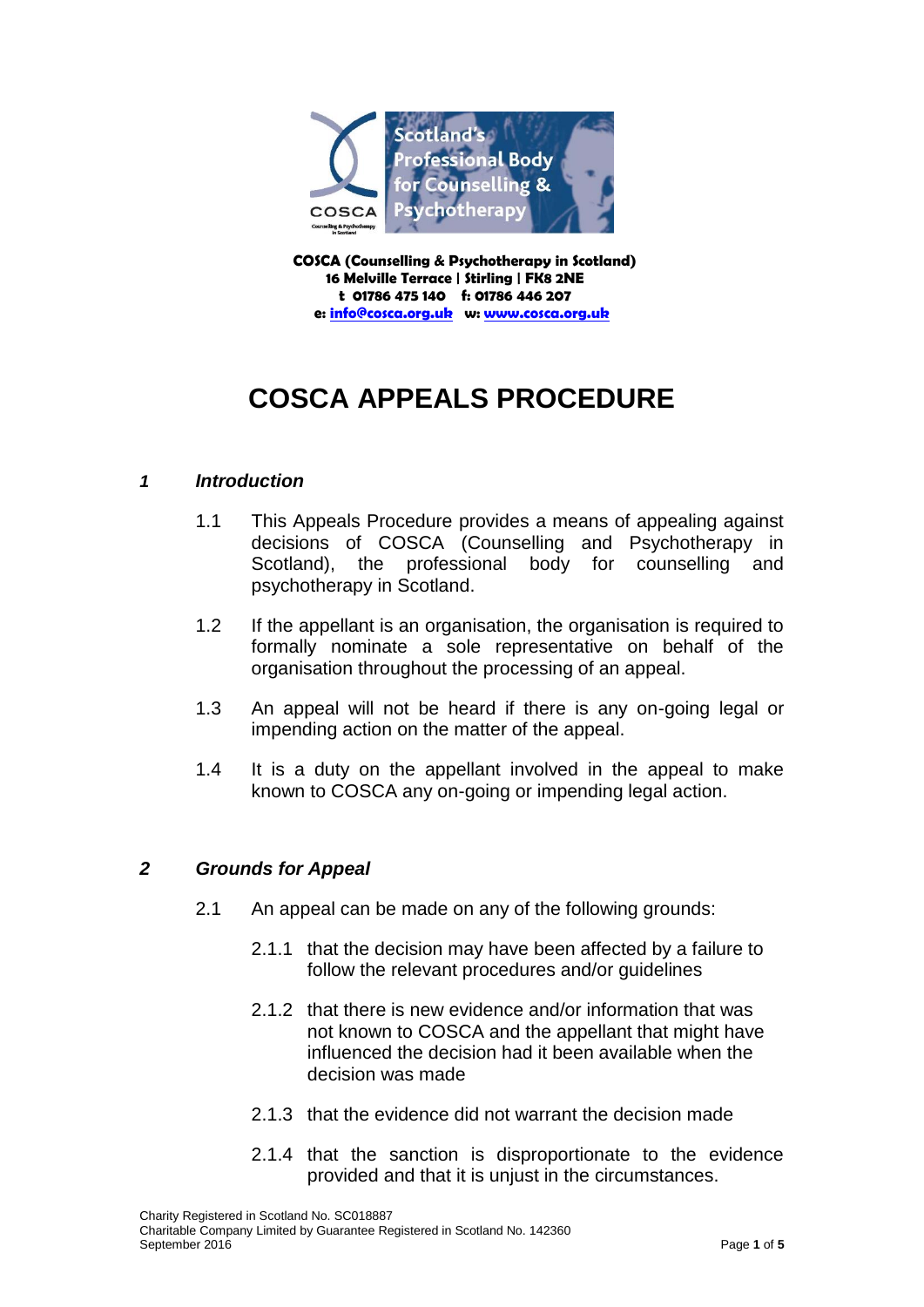## *3 Appeals Procedure*

- 3.1 The appellant must make the appeal in writing within the time limit specified in the relevant procedure and/or guidelines that resulted in the decision. In exceptional circumstances this deadline may be extended.
- 3.2 Where written communication by and with the appellant is impractical, the Chief Executive will, at his/her discretion, authorise the use of appropriate alternative means of communication at any stage(s) of the appeals procedure.
- 3.3 The time limits stated in this Appeals Procedure may be modified by mutual agreement of COSCA and the appellant.
- 3.4 Appeals must take the form outlined in the section 'Notes to appellants on submitting an appeal' and be addressed to the Chief Executive of COSCA at the current address of the COSCA Office.
- 3.5 On receipt of an appeal, COSCA will send a written acknowledgement to the appellant and the relevant body/individual that made the decision under appeal advising that the appeal has been received.
- 3.6 In the event of the absence, unavailability, conflict of interest or involvement in the prior decision of the Chief Executive and/or Chair of the Ethics Committee, her/his nominated deputy will be substituted at this and/or subsequent stages. The subsequent points are ruled by this paragraph.
- 3.7 The Chief Executive and the Chair of the Ethics Committee will consider whether there are grounds to hold an appeal. If it is decided that there are grounds the Chief Executive will invite the Chair of the Ethics Committee to appoint an Appeals Panel. The Chair of the Ethics Committee will normally be the Chair of the Appeals Panel.
- 3.8 The appellant and the relevant body/individual that made the decision under appeal will be notified in writing normally within 6 weeks of the receipt of the appeal of the decision of the Chief Executive and the Chair of the Ethics Committee on whether or not the appeal will be heard. If the Chief Executive and the Chair of the Ethics Committee, or other parties appointed for this purpose, decide that there are no grounds of appeal, this decision is final.
- 3.9 If the appeal is to be heard, the Chief Executive will organise an Appeals Panel. The Appeals Panel must meet within 6 weeks of the date when the appellant was notified that an Appeals Hearing would be held.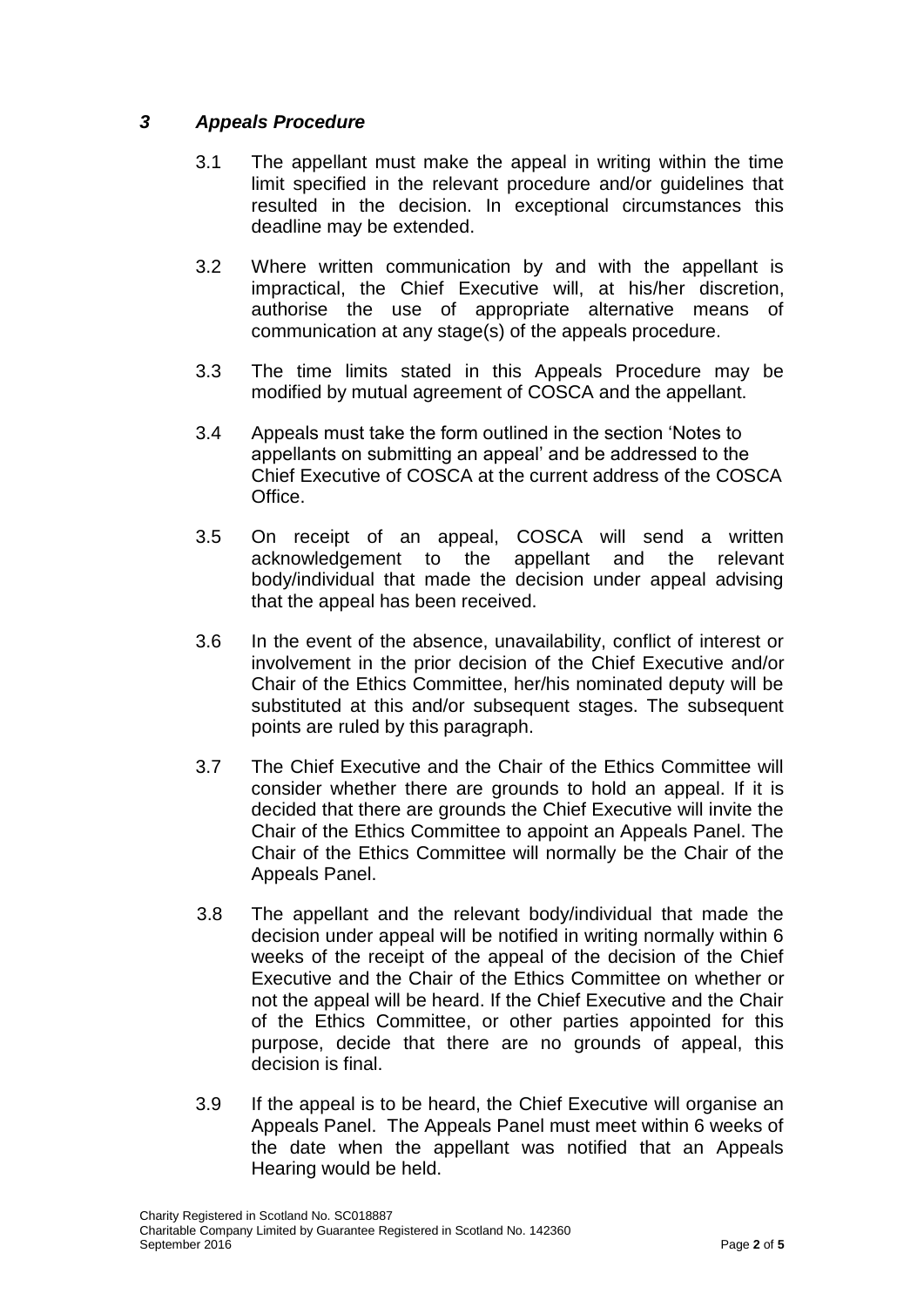- 3.10 The Appeals Hearing will consist of:
	- 3.10.1 three Panel members, including normally the Chair of the Ethics Committee, who have not previously been involved in the disputed decision. This Panel will normally be drawn from the COSCA membership. The Chair of the Appeals Panel will have the casting vote regarding decisions made by the Appeals Panel.
	- 3.10.2 the Chief Executive, who will service the procedure, subject to paragraph 3.6, but take no part in the decisionmaking of the Panel.
- 3.11 The Chief Executive will advise the appellant to the appeal and the relevant body/individual that made the decision under appeal of the composition of the Panel. Any conflict of interest or other matter that may cast doubt on the impartiality of the Panel must be declared immediately to the Chief Executive who will decide whether any Panel members should be replaced.
- 3.12 The Chair of the Appeals Panel may appoint a clerk to the Panel.
- 3.13 The Chair of the Appeals Panel will set the date of the Appeals Hearing and notify the appellant and the relevant body/individual that made the decision under appeal.
- 3.14 Neither the appellant nor those involved in the decision under appeal will be expected to attend the Appeals Hearing. However, the Panel has the right to invite witnesses and any other parties it considers to be helpful to the hearing of the appeal.
- 3.15 The Appeals Hearing will consider all evidence pertaining to the appeal, which COSCA must receive at least 10 working days prior to the date of the Appeals Hearing.
- 3.16 The conduct of the Appeals Hearing will be at the discretion of the Chair, guided by the requirements of these procedures and/or guidelines. The Appeals Panel will conduct its business with strict regard to the confidentiality of any information disclosed. The appeal will be considered solely on the merit of the circumstances evidenced as the grounds for the appeal.
- 3.17 Any parties invited to attend the Appeals Panel Hearing will withdraw at the Chair's request.
- 3.18 The Chair of the Appeals Panel has the power to adjourn the Appeals Hearing in order for further information or evidence to be gathered.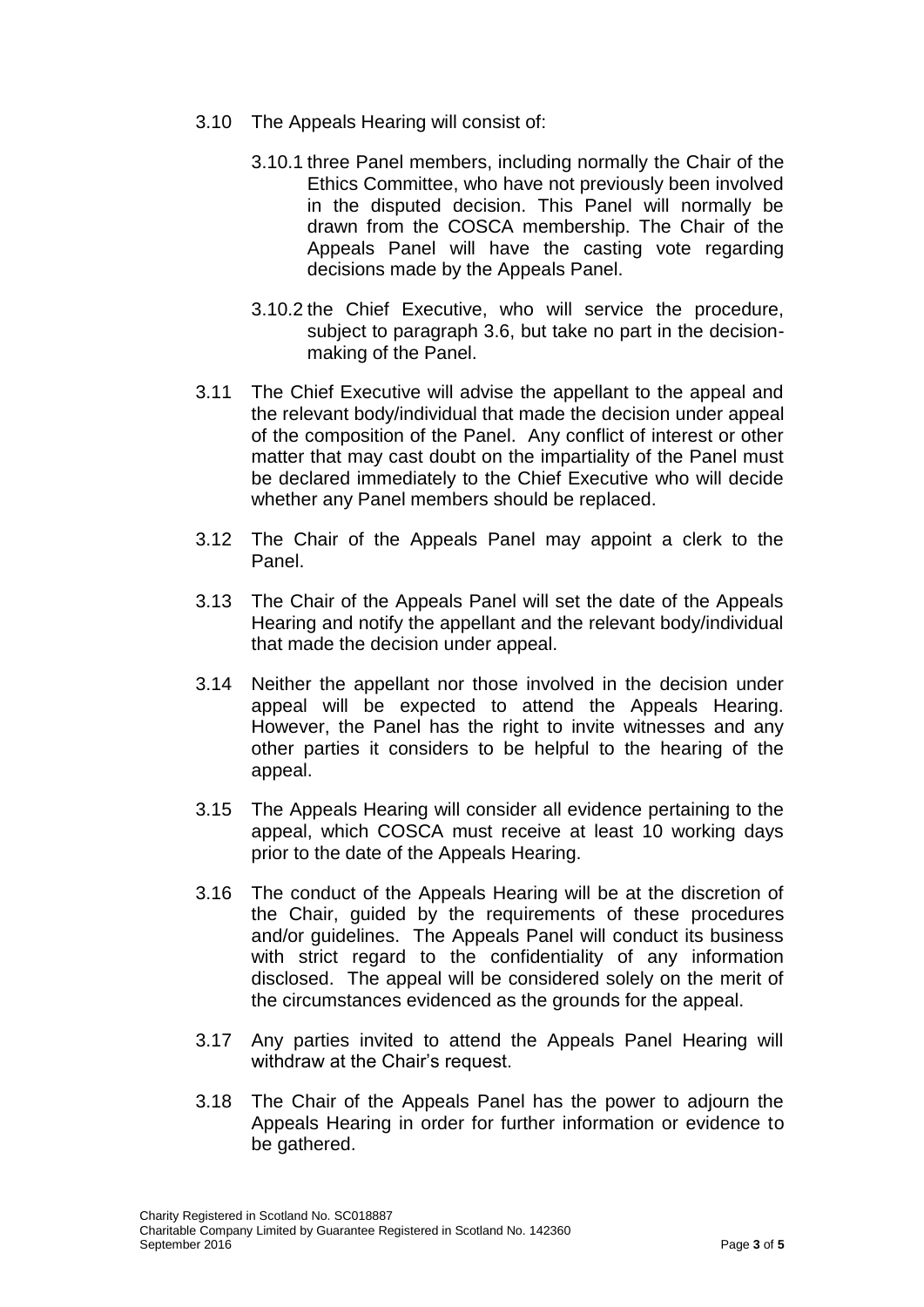- 3.19 The Appeals Panel can decide to:
	- $\triangleright$  assess that the ground(s) outlined above for the appeal are sufficient for the appeal to be considered
	- $\triangleright$  review the previous decision(s) of COSCA (Counselling & Psychotherapy in Scotland) that are being appealed
	- $\triangleright$  confirm or overturn the previous decision(s) made.

 The decision made by the Appeals Panel will be communicated in writing to the appellant and the relevant body/individual that made the decision under appeal by the Chief Executive within normally 7 working days of the completion of the Appeals Hearing. The Panel can decide to: up-hold the previous decision; amend the previous decision; over-turn the previous decision; and alter the sanctions previously meted out.

- 3.20 Following notification of the Appeals Panel's decision, the relevant body/individual that made the decision under appeal will be required to take appropriate action.
- 3.21 The appellant has no further right of appeal to COSCA.

#### *4. Notes to appellants on submitting an appeal*

4.1 In first preparing an appeal, the appellant must be explicit in providing clear substantive evidence of the grounds for appeal, and this should be in writing except when this impractical. In this case the Chief Executive will, at his/her discretion, authorise the use of appropriate alternative means of communication at any stage(s) of the appeals process. Unless such evidence is cited, the Chief Executive of COSCA and the Chair of the Ethics Committee, or others appointed if these parties were involved in the disputed decision, will not permit an Appeals Hearing.

 At this first stage, the appellant should realise that the Chief Executive and the Chair of the Ethics Committee are not ruling on the content of the appeal, but that the appellant has made a case for an Appeals Hearing.

- 4.2 In preparing an appeal, an appellant must therefore include the following in writing:
	- 4.2.1 a statement of the grounds under which the appeal is being made;
	- 4.2.2 the reasons why the appellant feels there are grounds for appeal;
	- 4.2.3 any supporting submissions/evidence and/or information that in the appellant's view support the appeal.